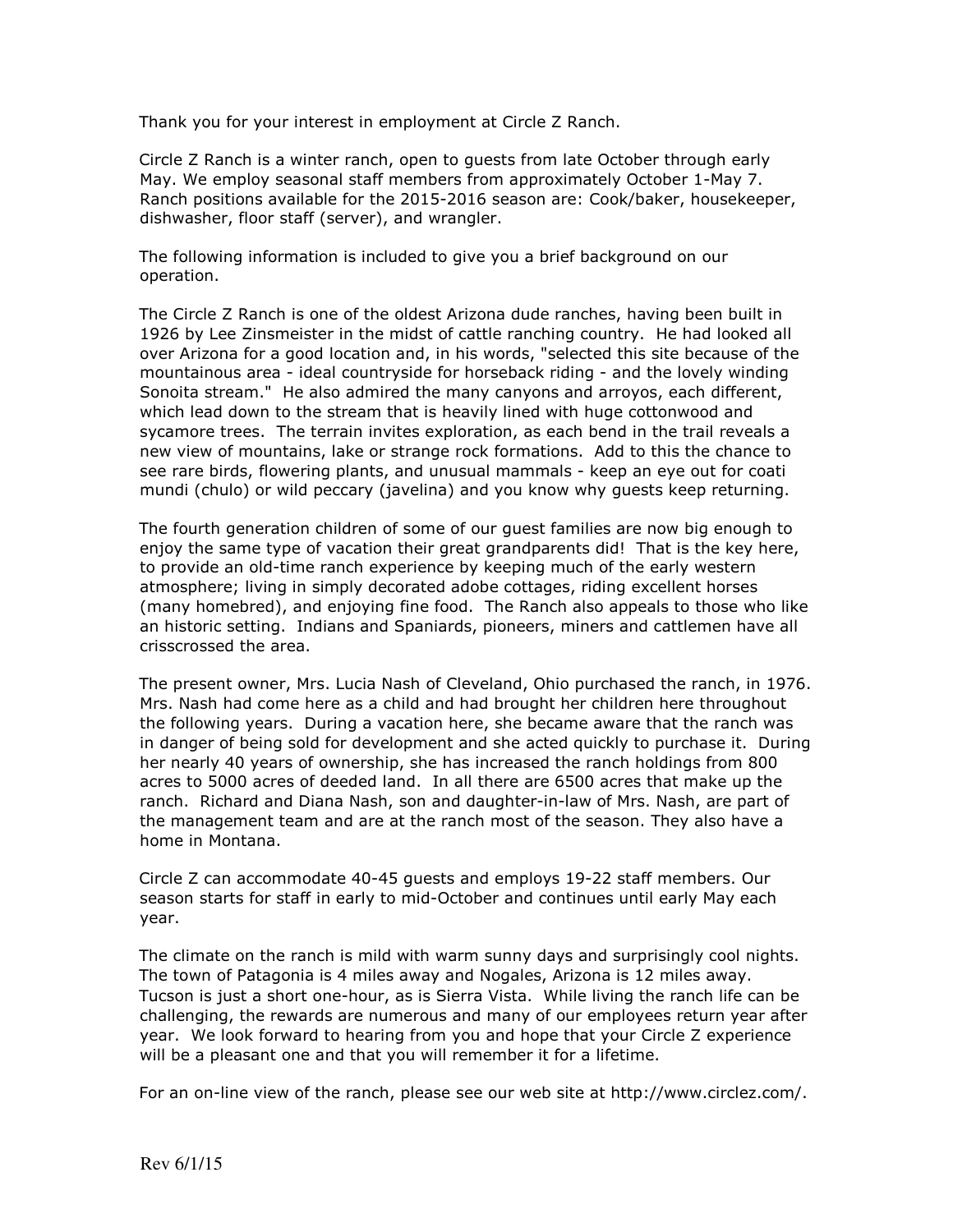## APPLICATIONS

Please complete the attached application in its entirety and provide full addresses and phone numbers for all employers. The ranch insurance requires a copy of your driver's license with picture. Upon extension of an employment offer, appropriate forms and a copy of your social security card will be required. Please include all zip codes, area codes and telephone numbers where they are requested. References will be checked. Seasonal employment runs from October through early May and we are only interested in those individuals who are willing to work throughout the entire season.

# NOTE:

The available positions require excellent physical condition and stamina. Hours tend to be irregular and long. Extended periods of work without time off may be required.

## DRUG TESTING POLICY

The Ranch is a Certified Drug-Free Workplace and as such has a Substance Abuse Policy in compliance with Federal and Arizona State Law. The employee will be given a copy of the Policy and a Document of Acknowledgement and Receipt in which the employee agrees to comply with all the terms and conditions of the Policy. The Policy does include provisions for drug and alcohol testing for the following reasons: Reasonable Suspicion, Post-Accident, Post-Injury, Random, and Additional Testing. It is important that you understand this Policy. It is our intention and objective to make certain that while all employees are working at the Ranch, they remain drug free.

## EMPLOYMENT QUALIFICATIONS

- 1. Have a consistently positive service attitude.
- 2. Be willing to maintain a neat appearance and be well groomed while on duty or in contact with the ranch guests.
- 3. Accept employment to work Saturdays, Sundays, religious holidays, national holidays and any shift, if required.
- 4. Accept employment to work the number of hours and days deemed necessary by the ranch.
- 5. You must be able to submit proof of your identity and legal right to work in the United States.
- 6. Be at least 21 years of age and be willing to complete the season.
- 7. Be willing to abide by the policies of the ranch set forth in the Ranch Policy Guide and Substance Abuse Policy that will be given you upon formal offering of a position.

## APPEARANCE REQUIREMENTS and BEHAVIOR EXPECTATIONS

A clean and wholesome appearance is a must for employment at Circle Z Ranch. Visible tattoos, body piercings and/or extremes in hairstyles, clothing, jewelry or makeup are not permitted. Our guests expect each of us to present a neat and clean appearance at all times. Men should have neatly groomed hair, cut above the collar and be cleanly shaven prior to coming on duty at the ranch. Conventional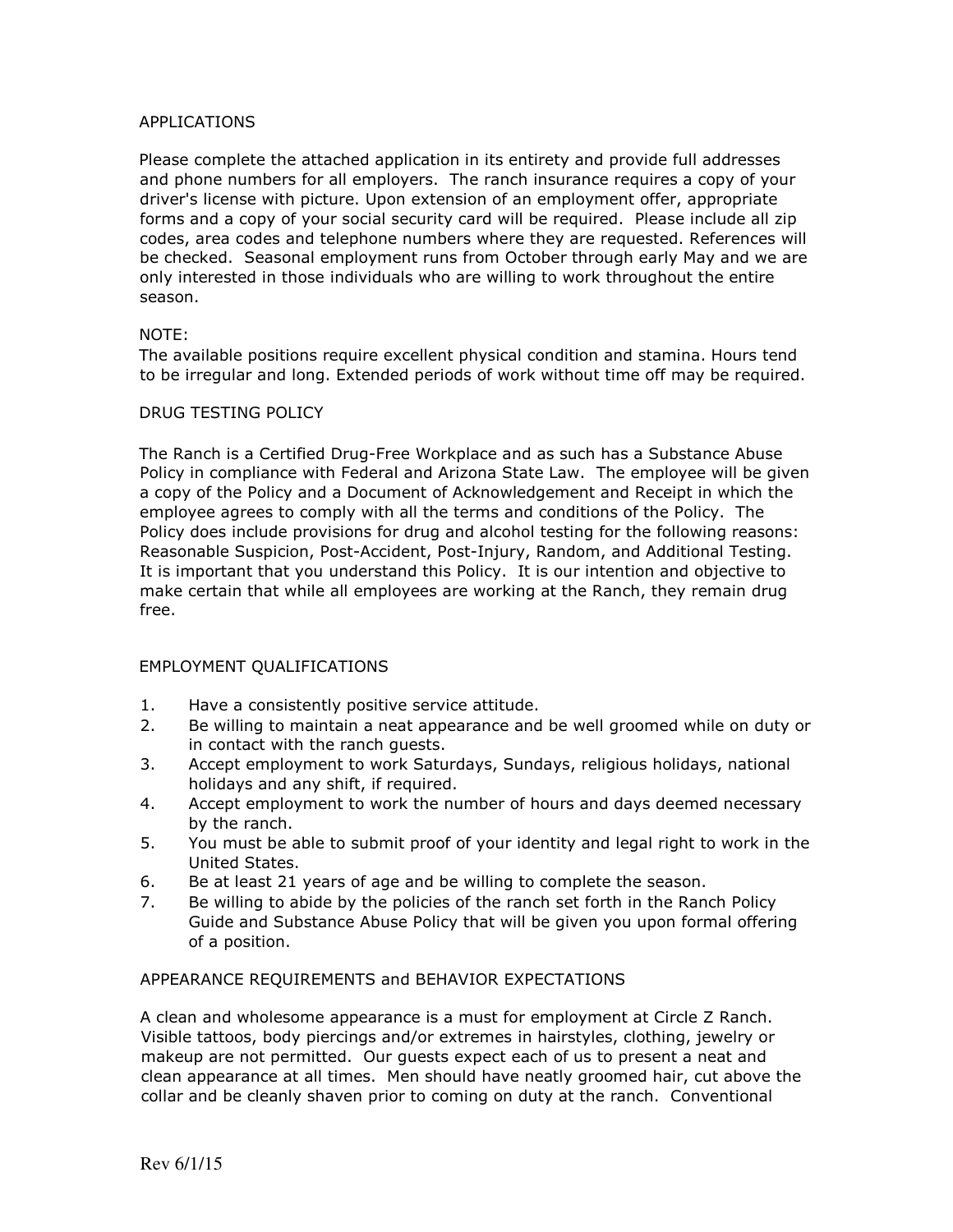dress is required for both men and women who are in contact with the guests. Good personal hygiene is expected of all employees at all times. We expect staff to be respectful towards each other and work as part of a supportive team. Gossip and negative talk concerning other staff is not accepted. We expect staff to communicate professionally with others on the ranch team, and to avoid abusive, bullying, or vulgar language at all times. Also, smoking for staff on ranch property is not allowed. If you are a smoker you may want to consider employment elsewhere.

### HOURS AND WAGES

The ranch is a seasonal operation and work hours will fluctuate each week according to occupancy levels. Employees are expected to work such hours and days as necessary to do their jobs. Extended periods of work without time off may be required. Work shifts, hours and wages will vary from job to job and all employees are paid twice monthly on the 15th and last day of the month. In addition to your monthly salary, service charge collected from our guests will be distributed to each employee on a consistent basis. The better we serve our guests, the better the tip pool will be.

#### ENTERTAINMENT

Living on a ranch can be challenging; however, there are many things to do if you come to the ranch armed with an imagination. For example; shopping trips to Nogales, Sonora; visiting Tubac and the old missions; hiking on our miles of trails; visiting Tombstone and Bisbee for a taste of the Old West; visit our State parks - Lake Patagonia and Kartchner Caverns. You are also invited/encouraged to horseback ride on your days off.

We suggest that you bring a vehicle with you so that you can take advantage of the many things to do. Employees may use and participate in ranch facilities and activities on their days and hours off. Any employee may go on a guest ride with a wrangler; however, permission to ride must first be obtained by you from the ranch foreman or management. Riding privileges can be used only when it will not interfere with your work schedule or the ranch riding operations. We have a policy in place that speaks to guests of staff, when they are welcome and charges for accommodations and meals.

#### MEALS

Employees who live on the property are provided meals as part of the compensation package. Employees who do not live on the ranch are provided a meal when scheduled through a meal period.

### **HOUSING**

Housing is provided as part of the compensation package and most staff members live on the ranch in our bunkhouse. If you choose to live off the ranch it will be at your own expense. There are separate bathrooms for men and woman, however staff may need to share a bedroom and/or bathroom. The bunkhouse has a lounge